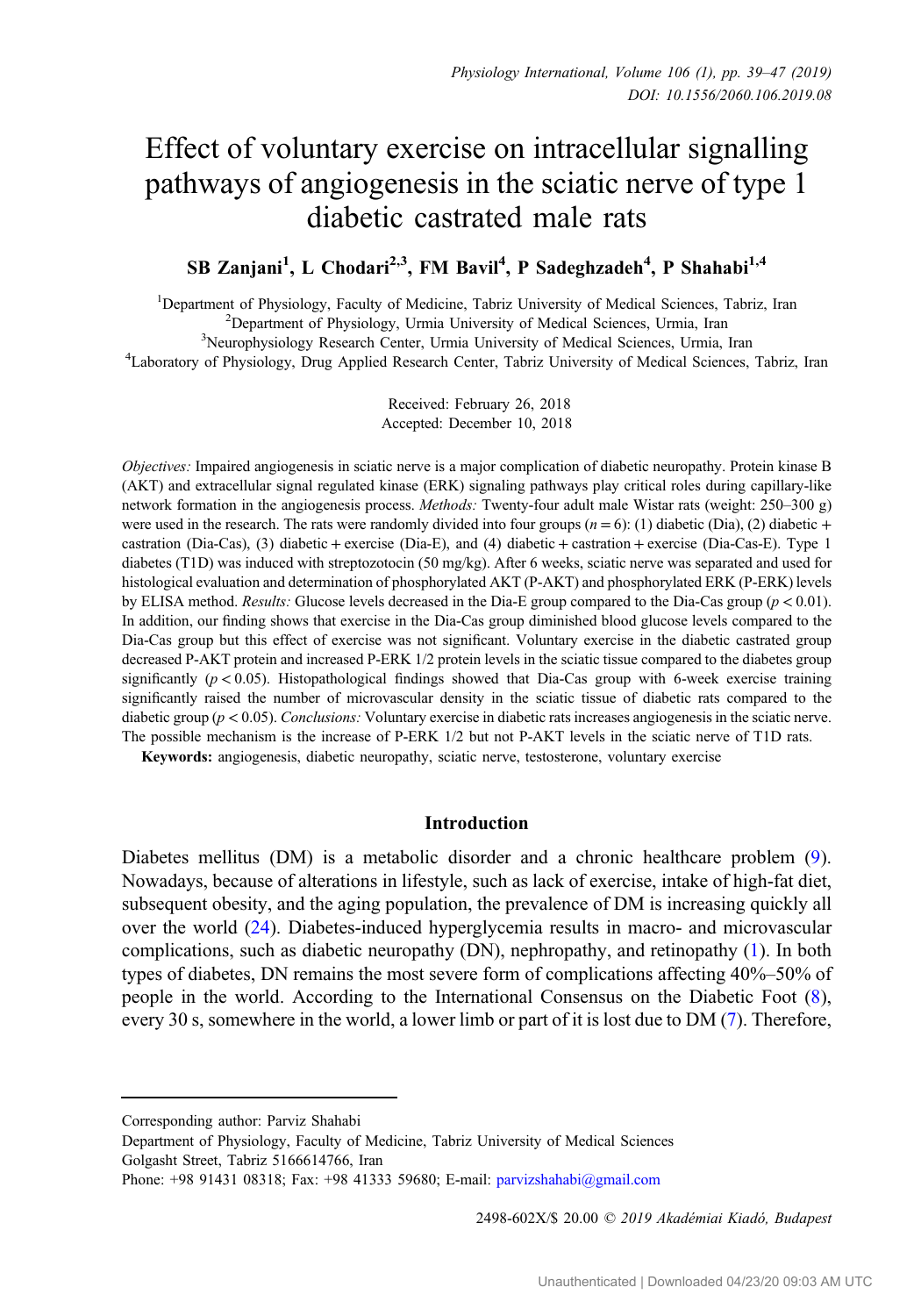for improvement of DN complications, comprehensive studies considering molecular details are needed.

Angiogenesis plays a critical role in the formation of new blood vessels from preexisting ones. The diabetic condition has a paradoxical effect on the vascular beds. In specific organs such as the kidney and the retina, diabetic condition increases neovascularization, whereas it decreases angiogenesis in coronary heart disease and peripheral nervous disease [\(23](#page-8-0)).

Among dozens of molecular mediators related to angiogenesis, protein kinase B (AKT) and extracellular signal-regulated kinase (ERK 1/2) signaling pathways are significant as they control proliferation and survival of endothelial cells. There are evidences that AKT and ERK 1/2 signaling pathways enhance angiogenesis in normal conditions and undergo changes in diabetic conditions [\(2](#page-7-0)). In addition, one of our previous studies showed that the protein levels of AKT and ERK 1/2 decreased in peripheral nerves in diabetic rats ([29\)](#page-8-0).

Testosterone is the major gonadal androgen in men that also modulates endothelial functions and angiogenesis. Testosterone deficiency is predominant in men with diabetes and in streptozotocin (STZ)-induced diabetic male rats [\(26](#page-8-0)). Moreover, a high prevalence of DN has been reported among men compared to women, but sex-specific differences in DN are rarely discussed [\(14](#page-8-0)).

Recently, physical activity has been considered to reduce diabetic complications ([19](#page-8-0)). It has been shown that exercise therapy plays a critical role in patients with diabetes by improving, for instance, glycemic control, weight management, certain cardiovascular measures, and body composition [\(19](#page-8-0)). In addition, the previous study has shown that low-intensity exercise decreases peripheral nerve myelin breakdown in rats with diabetes. Exercise can be classified into two types: voluntary and involuntary. Voluntary exercise can be of mild to moderate intensity, and many beneficial effects have been attributed to it [\(16](#page-8-0)). To our knowledge, effectiveness of voluntary exercise has not been investigated on angiogenesis in sciatic nerves of diabetic male rats. Therefore, in this study, we aimed to investigate the effects of exercise therapy on angiogenesis in the sciatic nerve and its corresponding mechanisms in castrated rats with diabetes.

#### **Methods**

#### Animals and study design

Twenty-four adult male Wistar rats (weight: 250–300 g) were used in the present research. These rats were obtained from the colony of Tabriz University of Medical Sciences, Tabriz, Iran. The rats were kept under a 12-h light–dark cycle at  $23 \pm 1$  °C condition and access to food and water ad libitum. Experiments on rats were carried out under the accepted procedure on human use and care of laboratory animals for biomedical study published by National Institutes of Health (8th ed., revised 2011) and conformed to the Declaration of Helsinki. The experimental protocols were approved by the ethics committee of Tabriz University of Medical Science (no. 92198). The rats were transferred to the laboratory for adaptation to the environmental condition. They were randomly divided into four groups including  $(n = 6)$ : (1) diabetic (Dia), (2) diabetic + castration (Dia-Cas), (3) diabetic + exercise (Dia-E), and  $(4)$  diabetic + castration + exercise (Dia-Cas-E).

# Castration

In the castrated group, the rats were first anesthetized by injection of ketamine hydrochloride (80 mg/kg) and xylazine hydrochloride (5 mg/kg). Afterward, they were placed in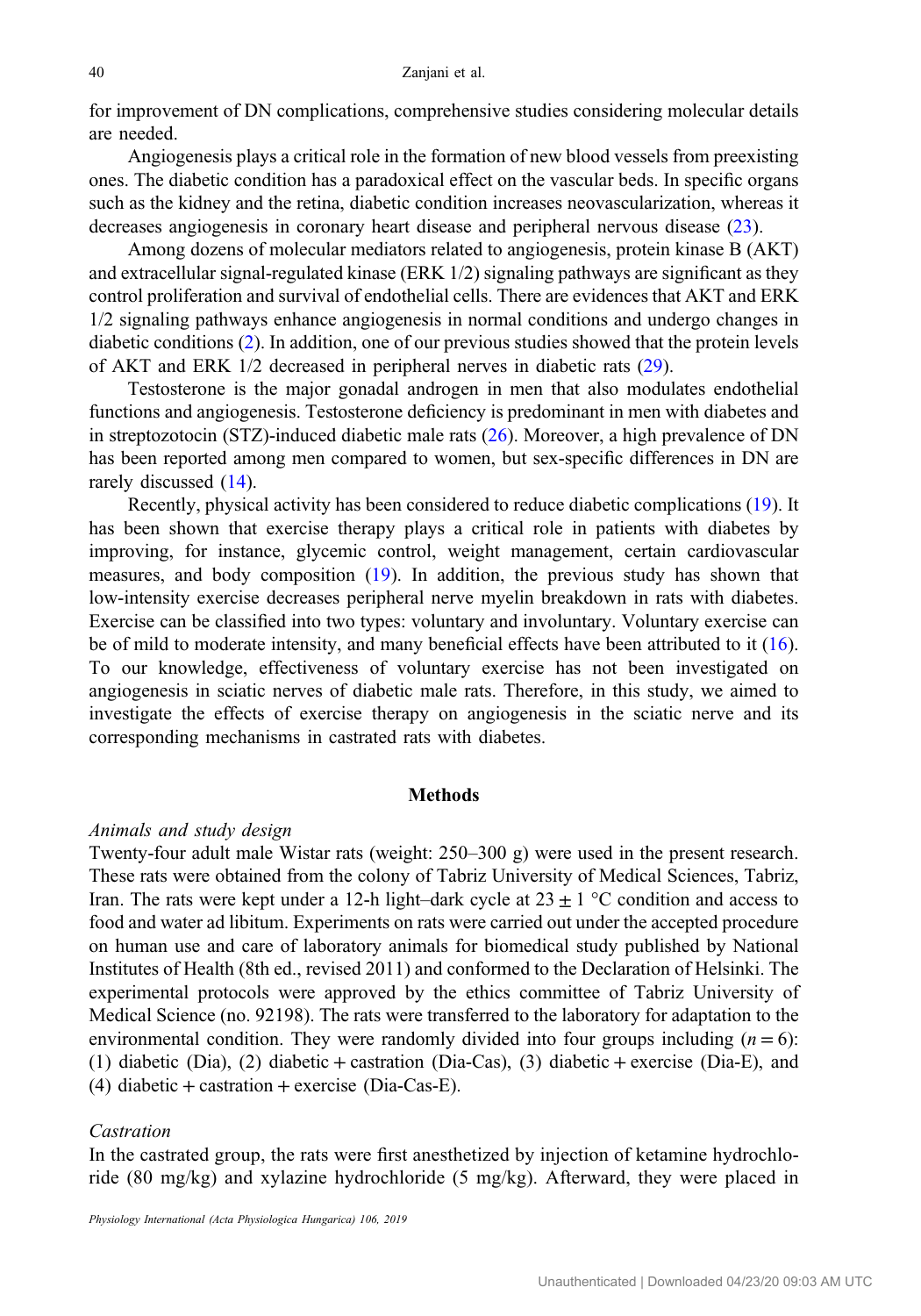supine position, and after a small surgical incision, testis and vasodefran were removed completely.

# Induction of diabetes

Type 1 diabetes (T1D) was induced with STZ (50 mg/kg; Sigma, St. Louis, MO, USA). STZ was dissolved in cold normal saline and injected immediately. According to this method, 72 h after injection, the fasting blood glucose levels were determined by a glucometer device (Boehringer Mannheim, Indianapplis, IN, USA). Rats with blood glucose ≥300 mg/dl were regarded to be diabetic [\(15](#page-8-0)). It should be mentioned that induction of diabetes was performed 7 days after the surgery.

# Voluntary exercise

In exercise groups, animals had free access to run in a stainless-steel vertical running wheel against a resistance of 100 g (Tajhiz Gostar, Tehran; diameter =  $34.5$  cm, width  $= 9.5$  cm) 24 h a day for 6 weeks. Each wheel was equipped with a magnetic switch that was linked to a separate counter, which was located outside the rats' cage and monitored the rotation per hour. The rats that had run less than 2,000 m/day were excluded from the study  $(18, 25)$  $(18, 25)$  $(18, 25)$  $(18, 25)$ .

# Tissue sampling and protein measurement

In the final stage of the experimental procedure, rats were anesthetized with an i.p. injection of ketamine (80 mg/kg) and xylasine (5 mg/kg). Then, sciatic nerve was separated and after quick freezing by liquid nitrogen, all samples transferred to −70 °C temperature in order to measure phosphorylated AKT (P-AKT; serine 473) and phosphorylated ERK 1/2 (P-ERK; threonine 202/tyrosine 204) proteins in the tissue. The sciatic nerve samples were weighed, and then homogenized with phosphate-buffered saline (pH 7.2–7.4) and centrifuged for 10 min at a speed of 10,000 rpm at 4 °C temperature. Afterward, supernatants were isolated and used to measure the P-AKT and P-ERK levels through sandwich rat ELISA Kits, according to the manufacturer's protocol (Rat p-AKT, N-16 Torrance, USA, Lot: 20141111. ERK 1/2, Abcam Lot: GR196140-1).

#### Immunostaining for PECAM-1/CD31

Sciatic nerves were fixed in 10% formalin and paraffin embedded for evaluating the angiogenesis. In a subsequent stage, paraffin blocks of the sciatic nerve were cut with a microtome into 3-μm-thick slices; later, the slices were floated onto charged glass slides. The slides were deparaffinized in xylene and were dehydrated in a graded series of ethanol. Tissue sections were incubated in proteinase K and treated by 0.3% hydrogen peroxide for blocking endogenous peroxidase activity. The sections were covered by primary antibody CD31 (Santa Cruz, USA) – a marker of angiogenesis – and were incubated at +4 °C overnight. At the next step, slices were washed and incubated with a standard avidin–biotin complex (Santa Cruz) according to the manufacturer's instructions. Following this, di-amino-benzidine (Santa Cruz) was added to the slides as chromogen and counterstained with Mayer's hematoxylin. Eventually, the sections were cleared in xylene, were fixed in Entellan, and were assessed by light microscope (Olympus BX 40, Japan). In this protocol, the degree of angiogenesis was evaluated by measuring the immunostaining density, which was scored according to the following pattern:  $0 \leq 10\%$ ,  $1 \leq 10\% - 25\%$ ,  $2 \leq 25\% - 50\%$ ,  $3 \leq 50\% - 75\%$ , and 4 (75%–100%) [\(29](#page-8-0)).

Physiology International (Acta Physiologica Hungarica) 106, 2019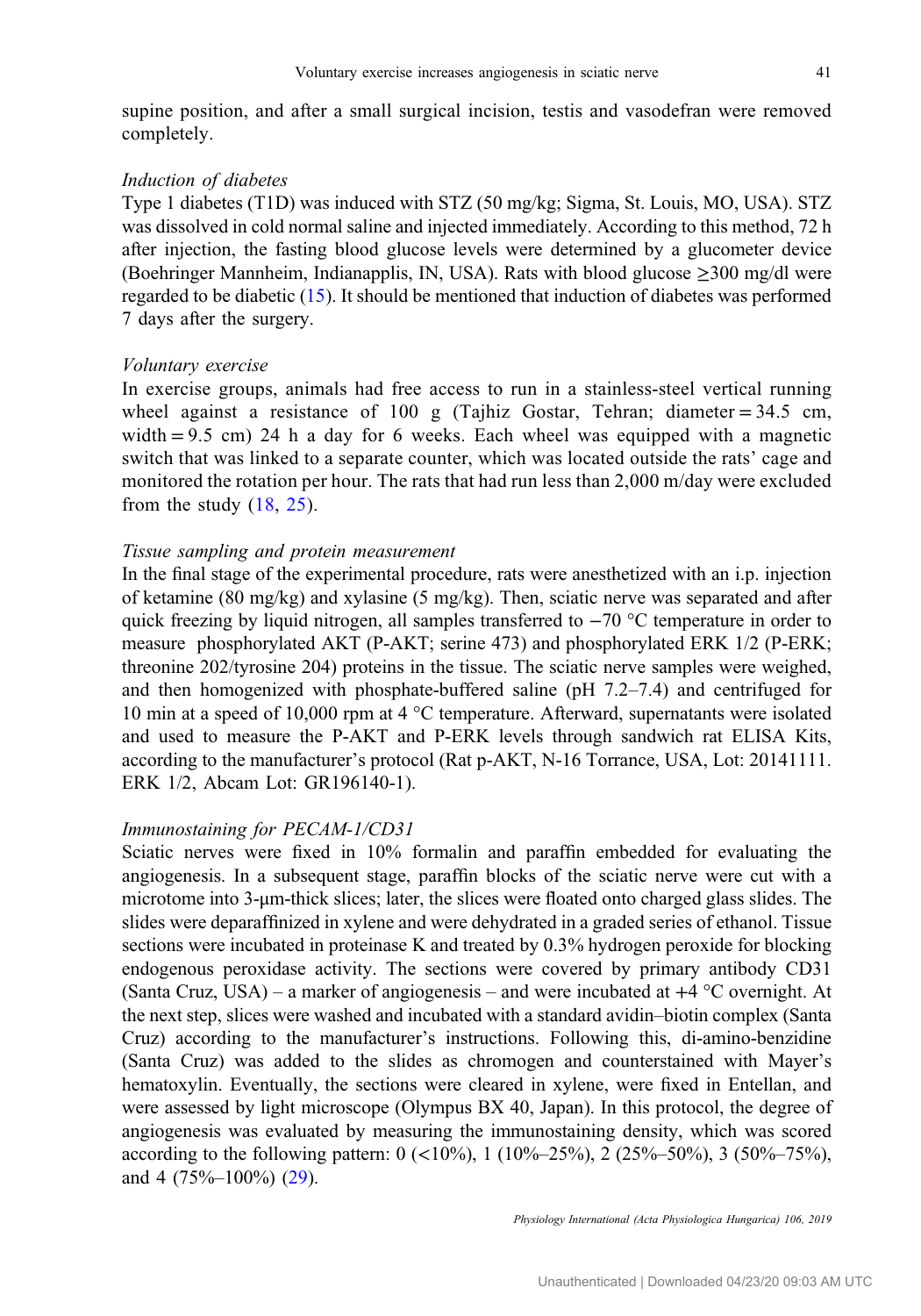#### Statistical analysis

All values were analyzed by one-way analysis of variance (ANOVA), and Tukey's test was used to compare quantitative data. Values less than 0.05 were considered statistically significant in all cases. The results are expressed as mean  $\pm$  standard error of the mean.

# **Results**

#### Blood glucose and body weight

According to Fig. 1, exercise significantly  $(p < 0.05)$  decreased blood glucose levels in the Dia group. In addition, this figure shows that castration increased blood glucose level compared to the Dia group, but this increasing effect of castration was not significant. After 6 weeks of voluntary exercise training, we found a significant decrease in glucose levels in the Dia-E group compared to the Dia-Cas group ( $p < 0.01$ ). Furthermore, our finding shows that exercise in the Dia-Cas group diminished blood glucose levels compared to the Dia-Cas group, but this decreasing effect of exercise was not significant.

Representative profiles of body mass index for the different groups are presented in Table I. This table illustrates that body weight in all groups significantly ( $p < 0.05$ ) decreased during the experiment. In addition, according to Table I, castration significantly decreased  $(p < 0.05)$  body weight compared to the Dia group. As shown in Table I, 6 weeks of treatment



Fig. 1. Blood glucose levels in experimental rats (Dia: diabetes; Cas: castrated; E: exercise). Data are expressed as mean  $\pm$  SEM for rats.  $\frac{*p}{0.05}$  vs. Dia group,  $\mu_p$  < 0.05 vs. Dia-Cas group

Table I. Body mass index of different group of rats before and after the experiment

|           | <b>Body mass index</b> |                   |                     |
|-----------|------------------------|-------------------|---------------------|
| Group     | N                      | <b>Before</b>     | After               |
| Dia       |                        | $236.00 \pm 5.45$ | $211.16 \pm 9.10^*$ |
| Dia-Cas   |                        | $251.66 \pm 2.80$ | $227.50 \pm 4.27*$  |
| Dia-E     |                        | $247.33 \pm 3.29$ | $227.50 \pm 4.33*$  |
| Dia-Cas-E |                        | $247.66 \pm 4.36$ | $218.33 \pm 4.04*$  |

Data are expressed as mean  $\pm$  SEM for rats. Dia: diabetes; Cas: castrated; E: exercise.  $*p < 0.05$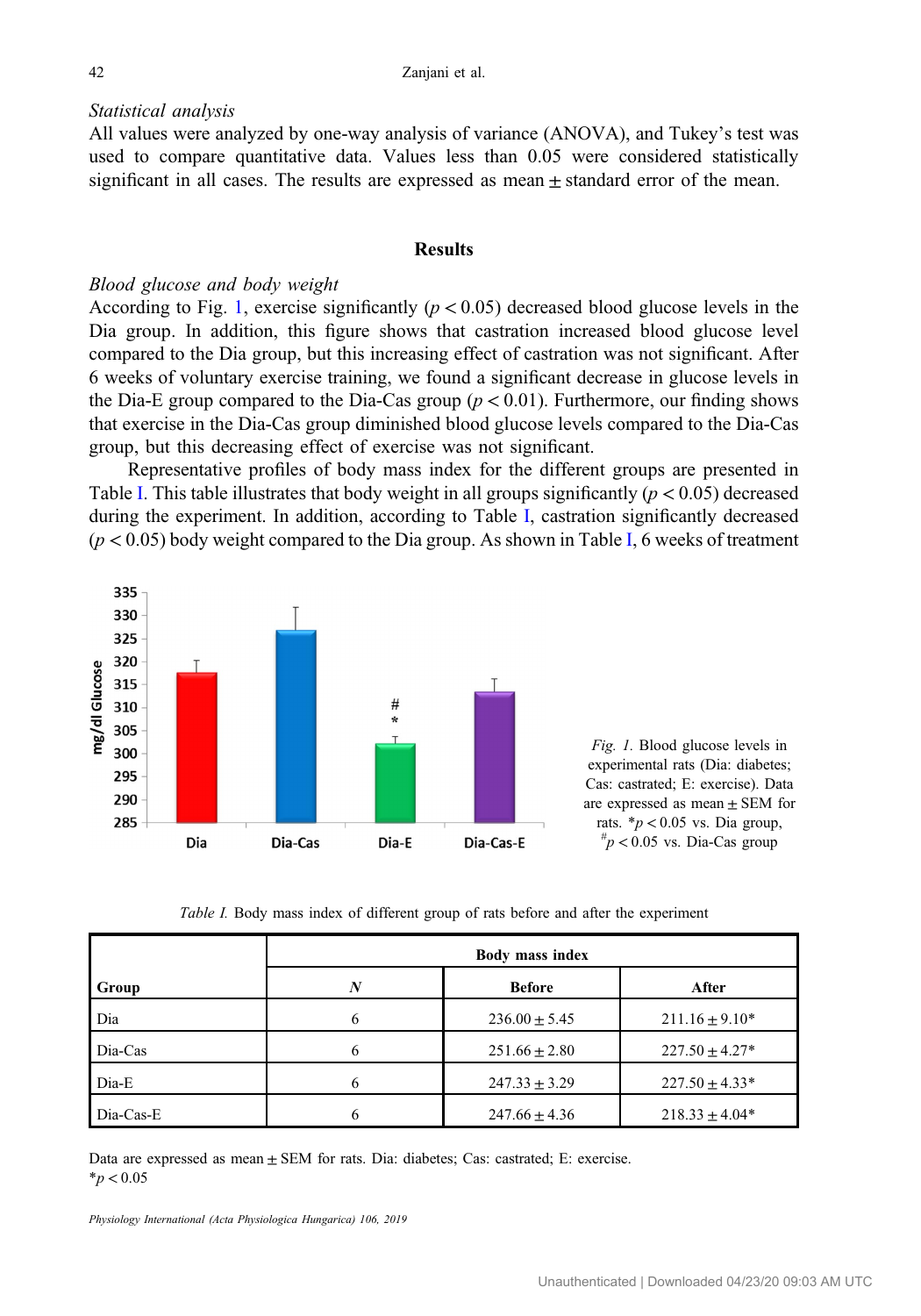with exercise in the Dia and the Dia-Cas groups significantly  $(p < 0.05)$  increased body weight compared to the Dia group.

# Effects of voluntary exercise on P-AKT levels in the sciatic tissue

Our data indicated that after 6 weeks of voluntary exercise in the diabetic castrated group, P-AKT protein levels were significantly decreased in the sciatic tissue compared to the diabetes group. As shown in Fig. 2, P-AKT protein levels were also decreased in the Dia-Cas and Dia-E groups compared to the Dia group, although these results were not significant.

# Effects of voluntary exercise on P-ERK levels in the sciatic tissue

Figure 3 shows that 6 weeks of exercise significantly ( $p < 0.05$ ) increased P-ERK 1/2 protein levels in the Dia-Cas-E group compared to the Dia group. P-ERK 1/2 protein levels in the Dia-Cas-E group was increased compared to the Dia-Cas group, but not significantly. Moreover, these results indicated that levels of P-ERK were enhanced in the Dia-Cas and the Dia-E groups compared to the Dia group, but not significant.

# Histopathological findings

Effects of voluntary exercise on microvascular density (MVD) and in the Dia-Cas-E group. To investigate the function of angiogenesis in the sciatic nerve, immunohistochemistry staining was used to assess the expression pattern of CD31 marker in the endothelial cells, and was regarded as an angiogenesis indicator. One-way ANOVA illustrated that in the Dia-Cas group, the 6-week exercise training protocol significantly ( $p < 0.05$ ) elevated the



Physiology International (Acta Physiologica Hungarica) 106, 2019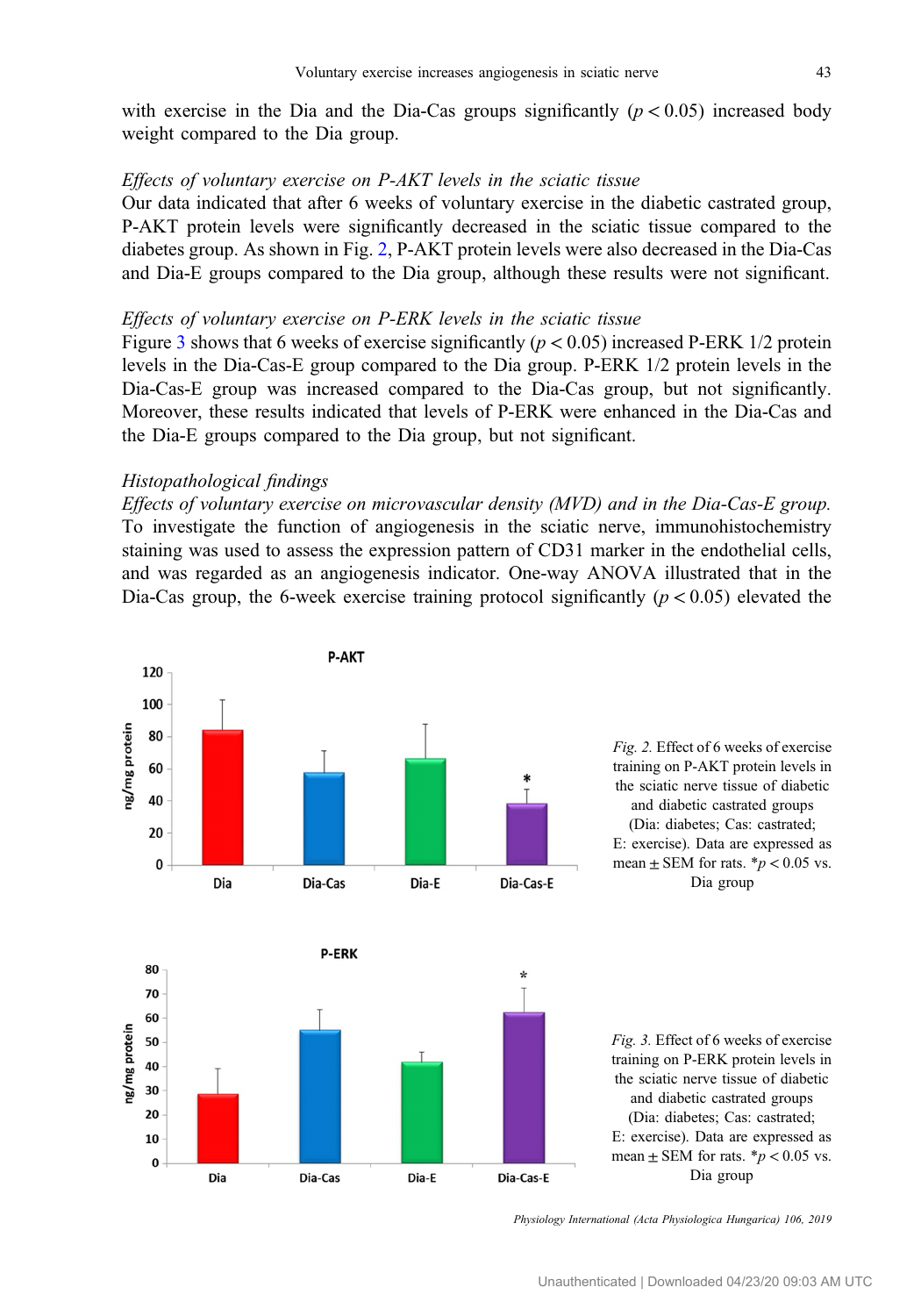

Fig. 4. Effect of 6 weeks of exercise training on microvascular density in the sciatic nerve tissue of diabetic and diabetic castrated groups (Dia: diabetes; Cas: castrated; E: exercise). Data are expressed as mean  $\pm$  SEM for rats.  $*_{p}$  < 0.05 vs. Dia group,  $\frac{h}{p}$  < 0.05 vs. Dia-Cas group

Fig. 5. The histological light microscopy images of the sciatic nerve tissues stained with hematoxylin and eosin (40 $\times$  HE). (A) Dia, (B) Dia-Cas, (C) Dia-E, and (D) Dia-Cas-E

number of MVD in the sciatic tissue of diabetic rats compared to the diabetic group (Fig. 4). In addition, in the Dia-Cas-E group, 6-week exercise training  $(p < 0.05)$  significantly increased the number of MVD in the sciatic tissue of diabetic rats compared to Dia-Cas. Our data indicated that treatment of diabetic animals with exercise enhances angiogenesis compared to the Dia group; however, exercise had no significant effects (Fig. 5).

# **Discussion**

This study showed that glucose levels in diabetic condition were decreased by voluntary exercise. The study provided novel evidence that voluntary exercise stimulated production of P-ERK 1/2 and had no effect on expression of P-AKT in the sciatic tissue of diabetic rats. Immunohistochemistry staining in sciatic nerves showed the positive effect of exercise on angiogenesis. Our findings indicated that castration impaired the activation of AKT but enhanced activation of ERK 1/2 in the sciatic tissue of diabetic rats.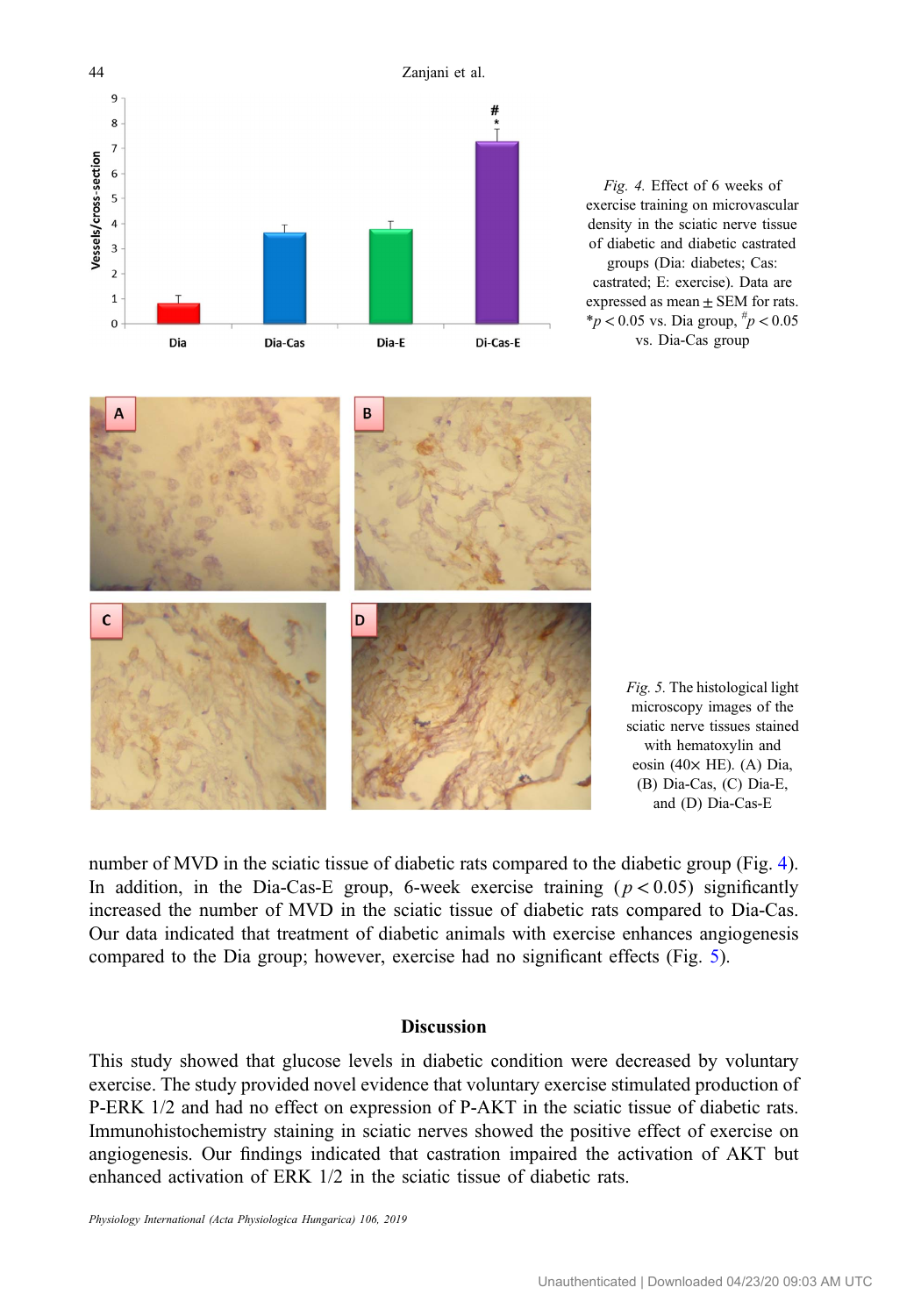In our investigation, body weight in all groups of the diabetic rats significantly decreased during the trial and this effect was more intensive in the diabetic castrated group than in other rats. These results were in accordance with a previous study on gonadectomized rats [\(18](#page-8-0)). Supporting our work, Seino et al. [\(22](#page-8-0)) showed that, under diabetic conditions, the body produces energy from proteins and fat; therefore, the mass of muscle and fat decreases. In addition, several studies demonstrated that testosterone deficiency is common in men with diabetes and STZ-induced diabetic male rats  $(9, 21)$  $(9, 21)$  $(9, 21)$ , and Cobo et al. [\(5](#page-7-0)) suggested that hypogonadism is related to physical inactivity and muscle atrophy. Regarding the level of blood sugar, a previous study revealed that total testosterone levels were inversely correlated with fasting plasma glucose in diabetic rats [\(4](#page-7-0)). In agreement with our results, Rao et al. ([20\)](#page-8-0) suggested that testosterone may improve glucose metabolism.

Huang et al. [\(12](#page-8-0)) reported that exercise plays an important role in the control of blood glucose in T1D patients via two general ways: insulin secretion and insulin-instigated glucose absorption in the skeletal muscles. To date, the regulatory mechanisms of exercise on blood glucose in T1D have remained unclear ([12\)](#page-8-0). Our data indicated that exercise decreased glucose levels in diabetic and the diabetic castrated groups. In accordance with our results, Chodari et al. ([4\)](#page-7-0) have shown a correlation between exercise and blood glucose in T1D rats.

The diabetic condition changes neovascularization mechanisms and impairs vascular homeostasis ([2](#page-7-0)). The peripheral nerves in patients with diabetes are impaired and lose sensation. Consequently, there is reduced awareness of injury, and skin ulcers develop more commonly in the lower extremities [\(17](#page-8-0)). Data of this study showed that exercise improves capillary density in the Dia and Dia-Cas groups. In accordance with our work, Chodari et al. ([2\)](#page-7-0) showed that exercise increased capillary density in the heart tissue of diabetic rats. CD31 (also called PECAM-1) is a marker of angiogenesis that is produced in all endothelial cells and plays a key role in angiogenesis ([28\)](#page-8-0). Our results showed that exercise increased CD31 levels and promoted sciatic nerve angiogenesis in a diabetic model but this increase was not significant. We suggest that neural function can be associated with angiogenesis. In addition, analysis of our immunohistochemistry images demonstrated that the number of blood vessels in cross sections after being exposed physical activity for 6 weeks was increased in castrated rats. Based on our results, the stimulatory effect of exercise on angiogenesis in the Dia-Cas group is more prominent than in the Dia group. It seems that exercise in the absence of testosterone has a stronger effect. To elucidate the mechanisms of exercise that promote angiogenesis, we assessed the expression of P-AKT and P-ERK 1/2, which are proteins strongly related to angiogenesis. In this study, we provided novel information that exercise increased angiogenesis in the sciatic nerve. The possible mechanism is the increase of P-ERK 1/2 but not P-AKT levels in the sciatic nerve of T1D rats.

In this study, exercise had no effect on AKT activation and castration decreased (not significantly) the expression of P-AKT in the Dia-Cas group as compared to the Dia group. It seems that testosterone exerts an increasing effect on AKT activation, and castration eliminates this effect, and exercise in the Dia-Cas-E group could not compensate for this decreasing effect of castration. In line with our work, it is reported that castration of diabetic rats decreased P-AKT levels in the heart tissue ([3\)](#page-7-0). However, with regard to exercise, a study has shown that exercise has an increasing effect on P-AKT level. This contradiction can be attributed to the diabetic status, type of tissue, type of exercise, and exercise protocol. One important pathogenic mechanism of DN is decreased angiogenesis. The PI3K/AKT and RAS/RAF/MEK/ERK are two central signal pathways that control cell proliferation, survival, motility, and metabolism in response to stimuli from outside the cell [\(27](#page-8-0)).

Physiology International (Acta Physiologica Hungarica) 106, 2019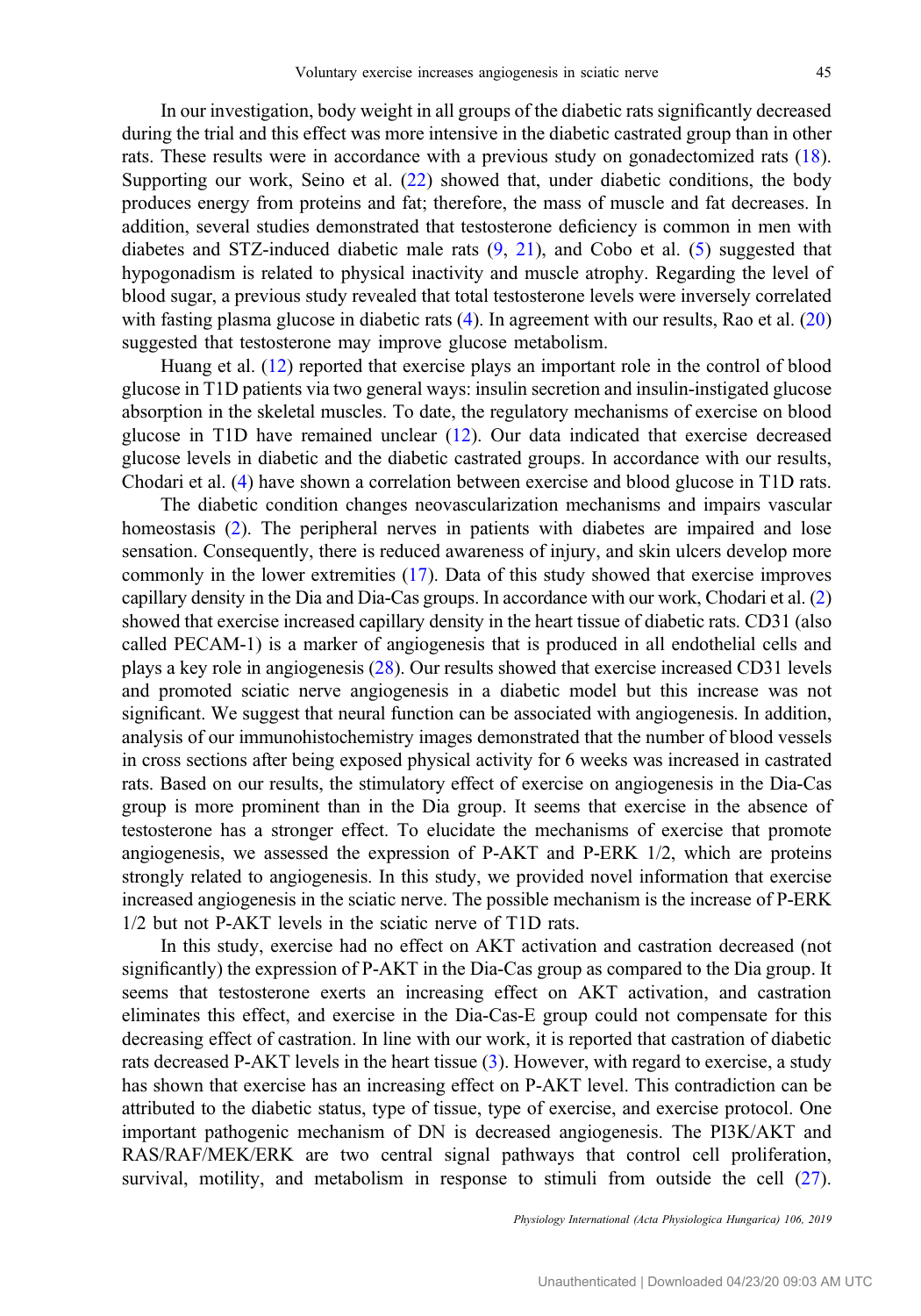<span id="page-7-0"></span>The AKT pathway regulates venous specification, whereas the ERK pathway regulates arterial specification during developmental vasculogenesis ([11\)](#page-8-0). Zanjani et al. ([29\)](#page-8-0) reported that levels of P-AKT are decreased in sciatic nerves in STZ diabetic rats. The amount of P-ERK is also decreased in the heart tissue in diabetes (3). Our results showed that exercise has an effective impact on P-ERK levels in the sciatic nerve. In this study, exercise increases P-ERK levels in the Dia-E (not significantly) and in the Dia-Cas-E groups.

Furthermore, this study showed that castration increases P-ERK levels compared to the Dia group. Previous studies, which are similar to ours, have shown that testosterone increases P-AKT levels (10, [13](#page-8-0)). Therefore, the present findings support the idea that ERK pathway can be restrained by AKT through phosphorylation of RAF in this pathway (6).

#### **Conclusions**

In conclusion, our findings demonstrated that voluntary exercise treatment in diabetic castrated rats (significantly) and in rats with diabetes (not significantly) diminished histological abnormalities and increased angiogenesis in the sciatic nerve. Moreover, voluntary exercise can compensate for the effects of testosterone deficiency and this effect may be related to the increase of P-ERK levels in the sciatic nerve.

# Acknowledgements

This study is supported by the Drug Applied Research Center, Tabriz University of Medical Sciences through grant, which is gratefully acknowledged.

# **REFERENCES**

- 1. Cao Y: Adipose tissue angiogenesis as a therapeutic target for obesity and metabolic diseases. Nat. Rev. Drug Discov. 9, 107–115 (2010)
- 2. Chodari L, Mohammadi M, Ghorbanzadeh V, Dariushnejad H, Mohaddes G: Testosterone and voluntary exercise promote angiogenesis in hearts of rats with diabetes by enhancing expression of VEGF-A and SDF-1a. Can. J. Diabetes 40, 436–441 (2016)
- 3. Chodari L, Mohammadi M, Mohaddes G, Alipour MR, Ghorbanzade V, Dariushnejad H, Mohammadi S: Testosterone and voluntary exercise, alone or together increase cardiac activation of AKT and ERK1/2 in diabetic rats. Arq. Bras. Cardiol. 107, 532–541 (2016)
- 4. Chodari L, Mohammadi M, Mohaddes G, Ghorbanzadeh V, Dariushnejad H: The effect of testosterone and voluntary exercise, alone or together, on miRNA-126 expression changes in heart of diabetic rats. Acta Endo. (Buc.). 13, 266–271 (2017)
- 5. Cobo G, Gallar P, Di Gioia C, Lacalle CG, Camacho R, Rodriguez I, Ortega O, Mon C, Vigil A, Lindholm B, Carrero JJ: Hypogonadism associated with muscle atrophy, physical inactivity and ESA hyporesponsiveness in men undergoing haemodialysis. Nefrologia 37, 54–60 (2017)
- 6. Dimmeler S, Zeiher AM: Akt takes center stage in angiogenesis signaling. Circ. Res. 86, 4–5 (2000)
- 7. Feng B, Chen S, McArthur K, Wu Y, Sen S, Ding Q, Feldman RD, Chakrabarti S: miR-146a-mediated extracellular matrix protein production in chronic diabetes complications. Diabetes 60, 2975–2984 (2011)
- 8. Forbes JM, Cooper ME: Mechanisms of diabetic complications. Physiol. Rev. 93, 137–188 (2013)
- 9. Grossmann M, Thomas MC, Panagiotopoulos S, Sharpe K, MacIsaac RJ, Clarke S, Zajac JD, Jerums G: Low testosterone levels are common and associated with insulin resistance in men with diabetes. J. Clin. Endocrinol. Metab. 93, 1834–1840 (2008)
- 10. Haren MT, Siddiqui AM, Armbrecht HJ, Kevorkian RT, Kim MJ, Haas MJ, Mazza A, Kumar VB, Green M, Banks WA, Morley JE: Testosterone modulates gene expression pathways regulating nutrient accumulation, glucose metabolism and protein turnover in mouse skeletal muscle. Int. J. Androl. 34, 55–68 (2011)